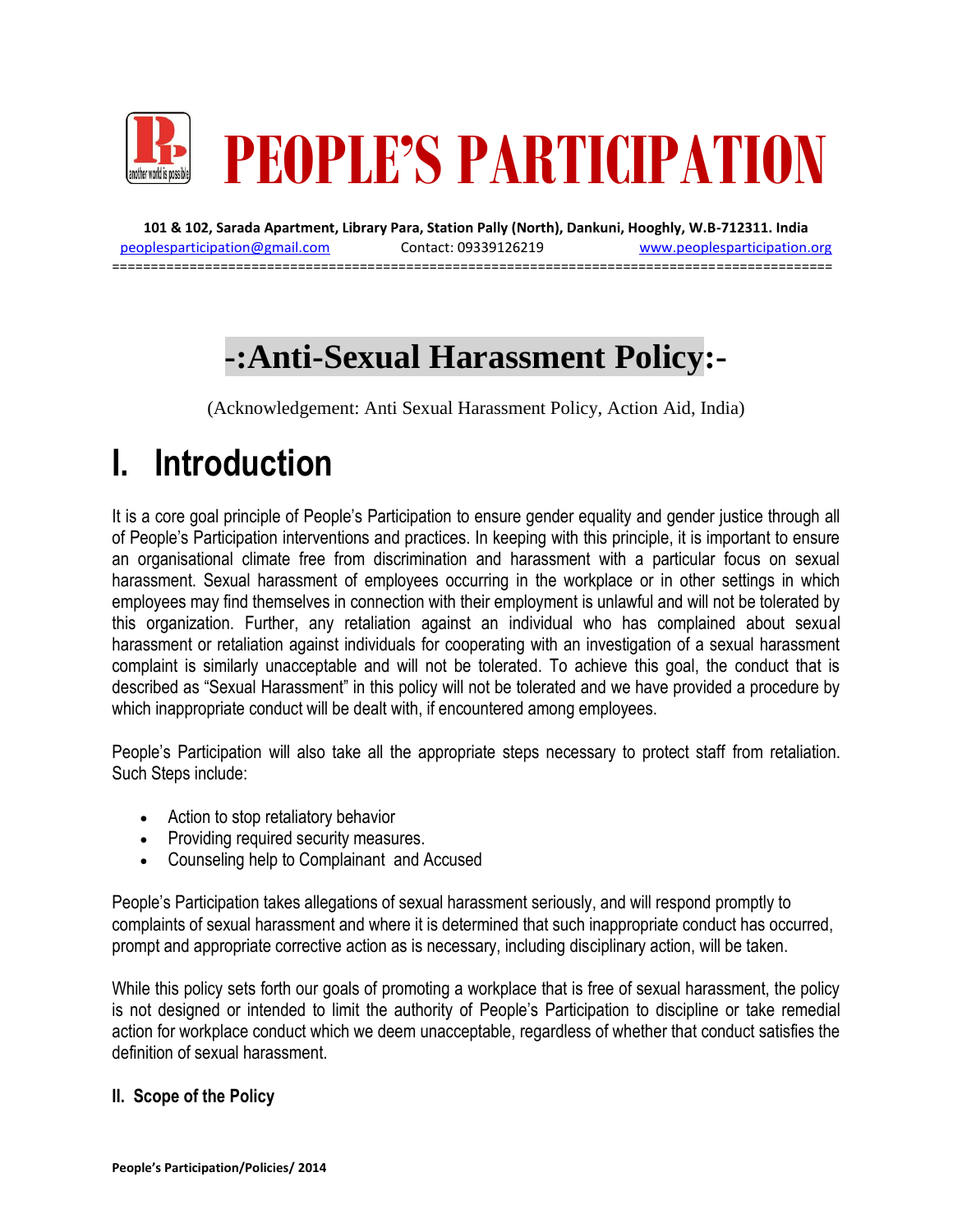This policy shall extend to all Staff of People's Participation and project partners and includes external incidents involving such staff.

#### **III. Definitions**

For the purposes of this Policy

- 1. "Staff" shall mean any person employed by People's Participation including People's Participation associates whether full-time, part-time, temporary, voluntary, seconded, contracted or casual and also researchers, trainees, consultants and employees of project partners.
- 2. "NGOs" for the purposes of this policy means any non-governmental organisation operating on a secular non-profit basis and involved in work concerning gender justice.
- 3. "Sexual harassment" includes any unwelcome sexually determined behaviour (whether direct or by implication) such as:

|      | physical contact and advances physical and non-physical                                                                |
|------|------------------------------------------------------------------------------------------------------------------------|
| ii.  | a demand or request for sexual favours;                                                                                |
| iii. | sexually coloured remarks                                                                                              |
| iv.  | showing pornography                                                                                                    |
| V.   | creating a hostile work environment                                                                                    |
| vi.  | any other unwelcome "sexually determined behaviour" be it physical, verbal or non-verbal conduct of a<br>sexual nature |
| vii. | creating a "hostile work environment"                                                                                  |

**Explanation 1:** Unwelcome "sexually determined behaviour" shall include but not be limited to the following instances:

| a) where submission to or rejection of sexual advances, requests or conduct is made either explicitly  |
|--------------------------------------------------------------------------------------------------------|
| or implicitly a term or condition of employment or as a basis for employment decisions; or,            |
| b) such advances, requests or conduct (whether direct or implied) have the purpose or effect of        |
| interfering with an individual's work performance by creating an intimidating, hostile, humiliating or |
| sexually offensive work environment.                                                                   |

**Explanation 2**: Creating a "hostile work environment" means:

a Creating a workplace where Sexual Harassment may go unheeded, where despite complaints no action is taken, where there is nexus between accused/aggressor & higher management, and where complainant is placed under fear, disadvantage or threat of victimization.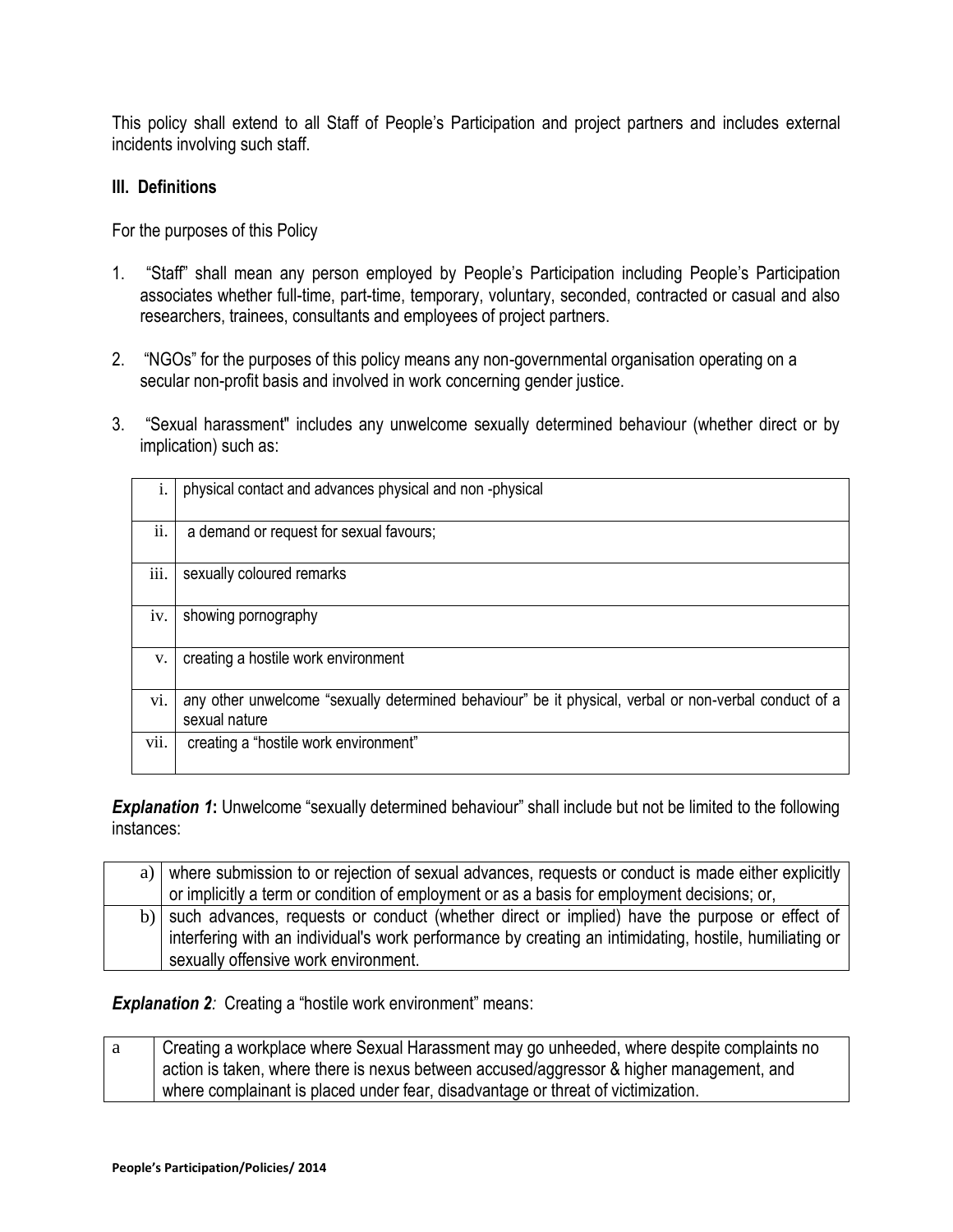|   | It will also mean Retaliation which includes:                                                                                                                                                                                                                                               |
|---|---------------------------------------------------------------------------------------------------------------------------------------------------------------------------------------------------------------------------------------------------------------------------------------------|
|   | <b>*</b> marginalizing someone in the workplace with regard to his / her roles and responsibilities<br><b>*</b> socially ostracizing<br><b>*</b> intimidating someone physically, psychologically, emotionally or someone close to or<br>related to the victim<br><b>*</b> spreading canard |
| c | And any other behavior that may commonly be construed as retaliatory                                                                                                                                                                                                                        |

**Explanation 3:** "Sexual Harassment "in People's Participation and its associates shall also mean:-

(a) Direct or implied requests by any staff for sexual favours in exchange for actual or promised job benefits such as favorable reviews, salary increases, promotions, increased benefits, or continued employment constitutes sexual harassment.

(b) Other sexually oriented conduct, whether it is intended or not, that is unwelcome and has the effect of creating a work place environment that is hostile, offensive, intimidating, or humiliating to staff may also constitute sexual harassment.

**Explanation 4:** In addition the following are some examples of conduct which if unwelcome, may constitute sexual harassment depending upon the totality of the circumstances including the severity of the conduct and its pervasiveness:

|           | Unwelcome sexual advances -- whether they involve physical touching or not;                                                                                                                                                  |
|-----------|------------------------------------------------------------------------------------------------------------------------------------------------------------------------------------------------------------------------------|
|           | Sexual epithets, jokes, written or oral references to sexual conduct, gossip regarding one's sex<br>life; comment on an individual's body, comment about an individual's sexual activity,<br>deficiencies, or prowess;       |
| σ,        | Displaying sexually suggestive objects, pictures, cartoons, displaying body parts;                                                                                                                                           |
| $\bullet$ | Unwelcome leering, whistling, brushing against the body, sexual gestures, suggestive or<br>insulting comments;                                                                                                               |
|           | Inquiries into one's sexual experiences; and,                                                                                                                                                                                |
|           | Discussion of one's sexual activities.                                                                                                                                                                                       |
|           | Abuse of authority (Quid Pro Quo) - demand by a person in authority, for sexual favours in<br>exchange for work related benefits (e.g. a wage increase, a promotion, training opportunity, a<br>transfer or the job itself). |
|           | The behavior that creates an environment that is intimidating, hostile, or offensive for members<br>of one sex, and thus interferes with a person's ability to work.                                                         |

# **IV. Preventive Action**

Consistent with the existing law under *Vishaka,* People's Participation shall take all reasonable steps to ensure prevention of sexual harassment at work. Such steps shall include: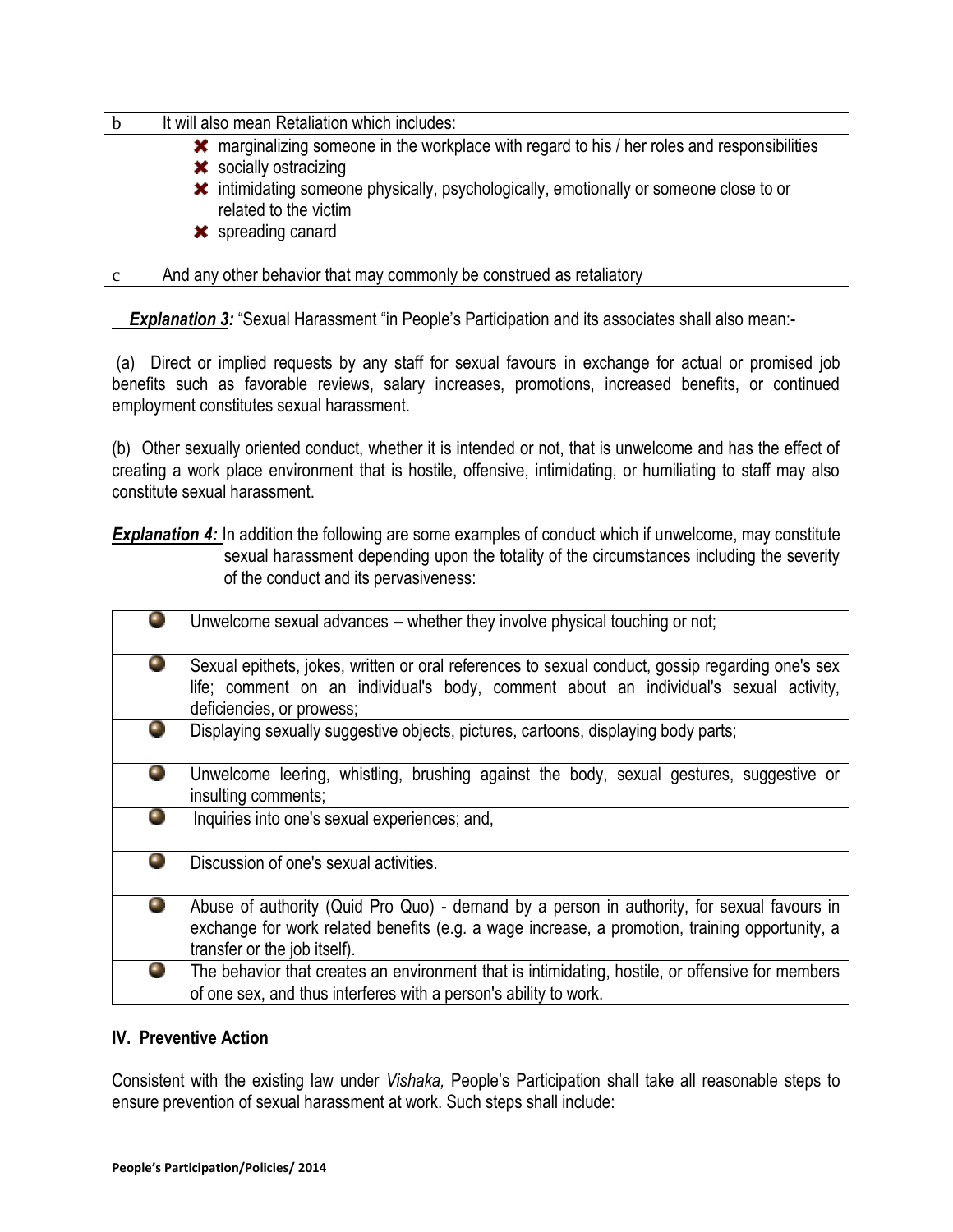- 1. Circulation of People's Participation's policy in English on sexual harassment to all persons employed by or in any way acting in connection with the work and/or functioning of People's Participation;
- 2. Ensuring that sexual harassment as an issue is raised and discussed at People's Participation meetings from time to time
- 3. Conduct or cause to carry out in-house gender training on sexual harassment and addressing complaints to *staff* as well as members of People's Participation.
- 4. Widely publicize that the SH is a crime & will not be tolerated. [Incase when they get appointed by other employer(s)].

#### **VI. Procedure of Dealing with Complaints of Sexual Harassment**

1. If any staff at People's Participation believes that he or she has been subjected to sexual harassment, such person (Governing Body Members who may have assisted the complainant or those who have otherwise observed sexual harassment at People's Participation) shall have the option to file a complaint with GBM. This may be done in writing or orally. Even if it is done verbally initially, it is always preferable to have the complaint in writing.

2. A complaint may be filed by contacting any one of the Governing Body Members. The Governing Body Members will also be available to discuss any concerns staff may have and to provide information about People's Participation's policy on sexual harassment and the complaint process.

- 3. Informal complaints of SH may be made to the Governing Body Member within the Unit or directly to the President.
- 4. Informal Way of dealing with complaints of Sexual Harassment:
	- (i) An informal approach to resolve a complaint of sexual harassment can be through mediation between the parties involved and by providing advice and counselling on a strictly confidential basis. The procedures though less stringent than formal procedures will be conducted in the full spirit of this policy document.
	- (ii) The case will be taken up for investigation at an informal level by the Governing Body Members in a confidential manner. The matter will be reviewed and the alleged offender will be approached with the intention of resolving the matter in a confidential manner.
	- (iii) If the incident or the case reported does constitute sexual harassment of a higher degree the member will suggest taking it up for disciplinary action or with the agreement of the complainant, the case can be taken as a formal complaint.
	- (iv) Once such complaints are dealt with, the Governing Body Members will seat for a meeting to discuss on the issue.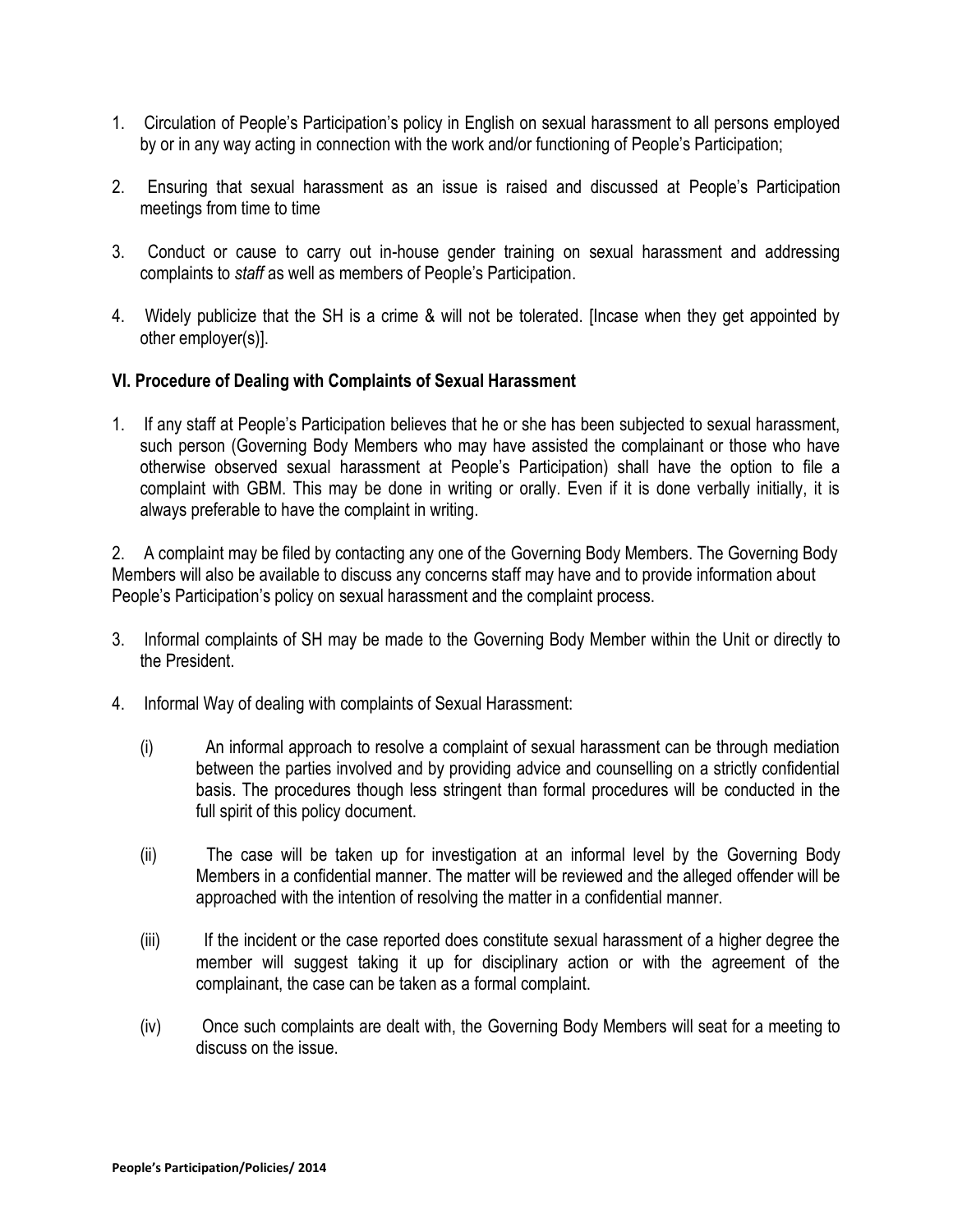- (v) The choice whether to deal with the complaint in the informal way or through the formal mechanism (whether the case constitutes sexual harassment of a higher or lower degree) should depend entirely on the complainant.
- 5. All formal complaints of SH have to be referred to the President by the Governing Body Members. Unit Heads, in consultation with Governing Body Members or any other staffs are not empowered to penalize People's Participation staff.

6. The investigation into a complaint will be conducted in such a way as to maintain confidentiality to the extent practicable under the circumstances. The Enquiry Committee ( EQC ) has to be set up within 2 weeks of receiving the complaint. The President is responsible for setting up the EQC with support from the People's Participation Executive Body.

7. The EQC has to investigate and submit report to ASH Cell within 6 weeks. The President will have to decide on recommendations within 2 weeks of receiving report from EQC.

# **VII. Process of Inquiry:**

- 1. Upon receiving a formal complaint, the Committee shall ask the complainant to prepare a detailed statement of incidents if written complaint is sketchy. A statement of allegations will be drawn up by the Committee and sent to the accused.
- 2. The accused will be asked to prepare a response to the statement of allegations and submit to the Committee within the given time.
- 3. The statements and other evidence obtained in the inquiry process will be considered confidential materials.
- 4. An officer in the organization could be designated to provide advice and assistance to each party if requested by either of them. Similarly, the complainant and the accused will have the right to be represented or accompanied by a member of staff of People's Participation, a friend or a colleague.
- 5. The Committee will organize verbal hearings with the complainant and the accused.
- 6. Statement of Complainant will be recorded first in the presence of the accused. The accused may cross question the complaint if there is a need to do so in the presence of the Enquiry Committee.
- 7. The Committee will take testimonies of other relevant persons and review the evidence whenever necessary. Care should be taken to avoid any retaliation against the witnesses by giving necessary protection.
- 8. The Committee will take its decision after carefully reviewing the circumstances, evidence and relevant statements in all fairness.
- 9. If the accused, being provided fair opportunity to participate in the inquiry and defend him/herself fails to participate in the inquiry, the Committee may conduct the inquiry expert.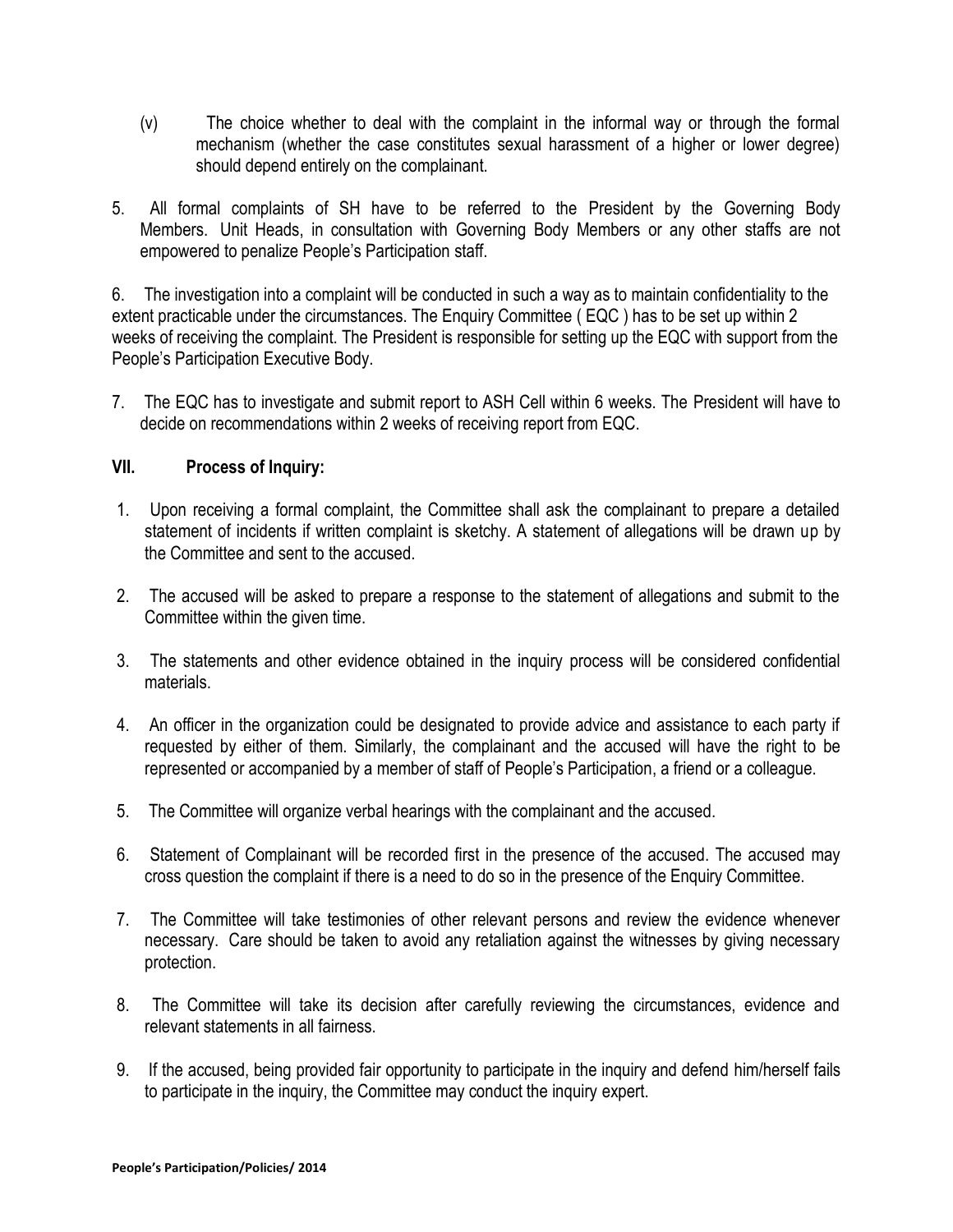- 10. The Committee will ensure confidentiality during the inquiry process.
- 11. In the course of investigating any complaint of sexual harassment the principles of natural justice are adhered to namely:
	- (i) Both parties shall be given reasonable opportunity to be heard along with witnesses and to produce any other relevant documents;
	- (ii) Upon completion of the investigation, both parties will be informed of the results of that investigation.
	- (iii) Documents which form part of the official record shall also be given to the complainant if need be.
- 12. The President shall be empowered to do all things necessary to ensure a fair hearing of the complaint including all things necessary to ensure that victims or witnesses are neither victimised nor discriminated against while dealing with a complaint of sexual harassment. In this regard the President shall also have discretion to make appropriate interim recommendations vis-à-vis an accused person pending the outcome of a complaint including suspension, transfer, leave, change of office etc. The complainants should have the option to seek transfer of the perpetrator or seek his/her own transfer.
- 13. In the event, the President/ Chief Program Officer/ Development Officer/ Governing Body Members determines that sexual harassment has occurred, it will make appropriate recommendations as to necessary action to be instituted to remove the offensive conduct and, where appropriate, to institute disciplinary action. The complainant's views may be taken into consideration for this purpose.
- 14. Given that People's Participation views any finding of sexual harassment a serious violation of human rights, if it is determined that inappropriate conduct has been committed by a staff, appropriate action will follow under the circumstances. Such action may range from counseling to termination from employment, and may include such other forms of disciplinary action the President deems appropriate under the circumstances. The Governing Body Members will be guided by HR procedures for disciplinary action within People's Participation. If the aggressor is guilty of serious sexual harassment or has repeatedly (second time) committed acts of SH then he /she must be dismissed. In appropriate cases he/she may also be required to pay monetary compensation.
- 15. Sexual harassment by line managers or by colleague senior to the victim, then such acts will be considered to be very serious and will attract higher penalties.

# **VIII. Sexual Harassment and People's Participation Partners**

People's Participation is responsible for ensuring that its partners have a commitment to an SH free working atmosphere within their organizations i.e. the partner organizations. While respecting the autonomy of the partner organization, People's Participation will have to play a facilitating role within the partner organization, by

- Creating an Sexual Harassment free climate
- Helping in the Anti Sexual Harassment actions.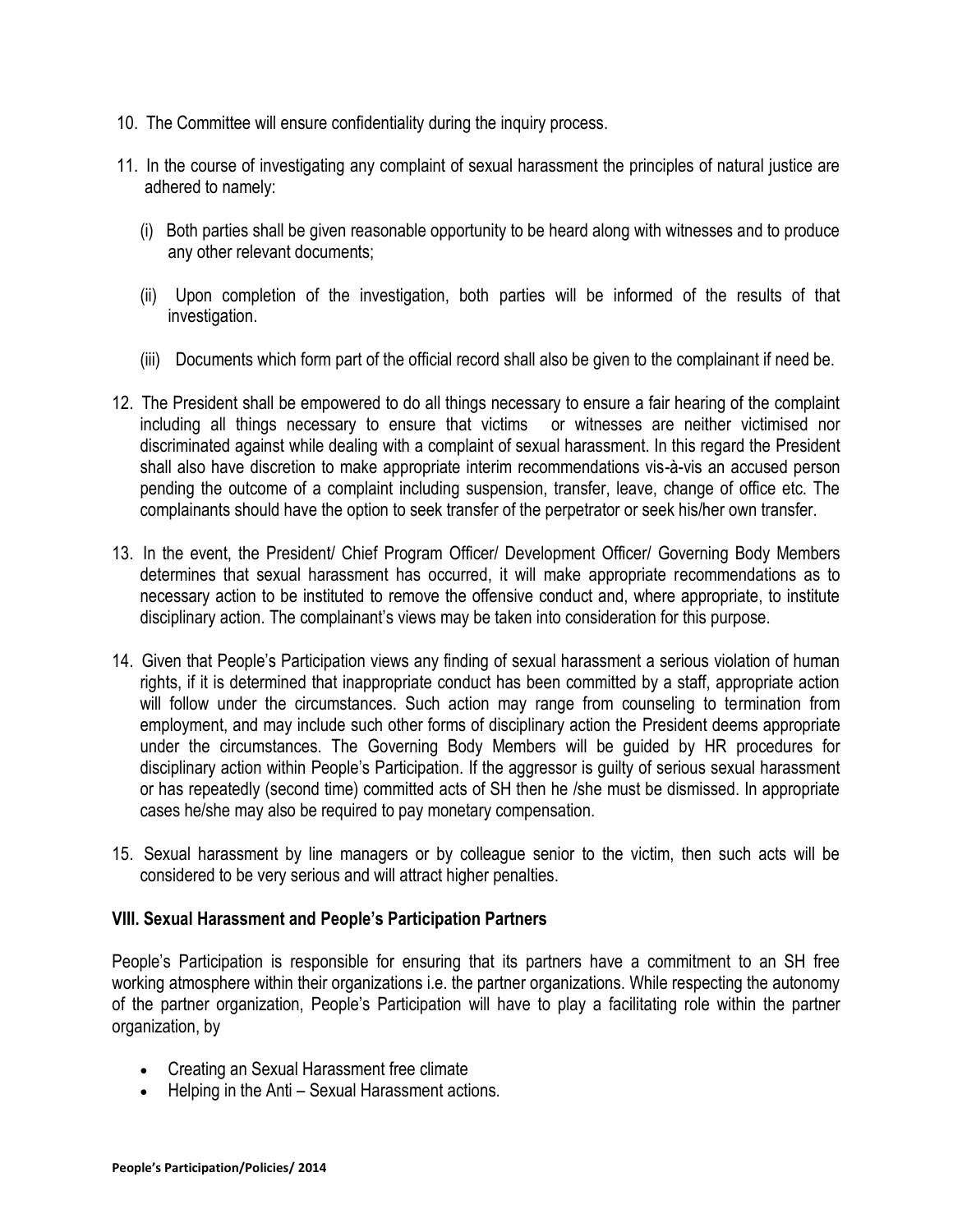Ensuring that complaints of SH are heard and investigated

It is necessary when complainant and accused are from 2 or more different organizations there should be an EQC with at least representatives from at least one such other organization.

#### **IX. Third Party Harassment**

Where SH occurs as a result of an act or omission by any third party or outsider, People's Participation will take all steps necessary and reasonable to assist the affected person in terms of support and preventive action.

#### **X. Management Obligations**

- 1. Management of People's Participation shall provide all necessary assistance for the purpose of ensuring full, effective and prompt implementation of this policy. It shall further be bound by the decisions of the ASH Policy and shall implement the same expeditiously.
- 2. The support to be provided to ASH Policy includes:

|      | Secretarial and administrative support for training and other preventive actions. |
|------|-----------------------------------------------------------------------------------|
|      |                                                                                   |
| ii.  | Helping to set up EQCs                                                            |
|      |                                                                                   |
|      |                                                                                   |
| iii. | Secretarial support during SH enquiries                                           |
| iv.  | Adequate financial resources for all activities                                   |
|      |                                                                                   |

- *3.* The responsibility for preventive activities (regarding SH) rests with the Management of People's Participation.
- *4.* The responsibility of taking prompt action on Governing Body Members recommendations lies with the President of People's Participation. However, if the President has a difference of opinion he/she may ask the EQC to review its decision. Action on EQCl recommendations should be taken within 2 weeks of the recommendation being made.
- 5. People's Participation is expected to provide adequate protection to Enquiry Committee members in case of threats and any retaliation. Support and protection must also be provided (by Management) if matters go to Court. Management should in all cases defend the EQC & the complainant.
- *6.* In the event the conduct complained of amounts to a specific offence under the Indian Penal Code or under any other law in existence, the EQC, subject to the wishes of the complainant, shall take appropriate action in making a complaint with the appropriate authority. The People's Participation management will have to provide all manner of support required in such instances*.*